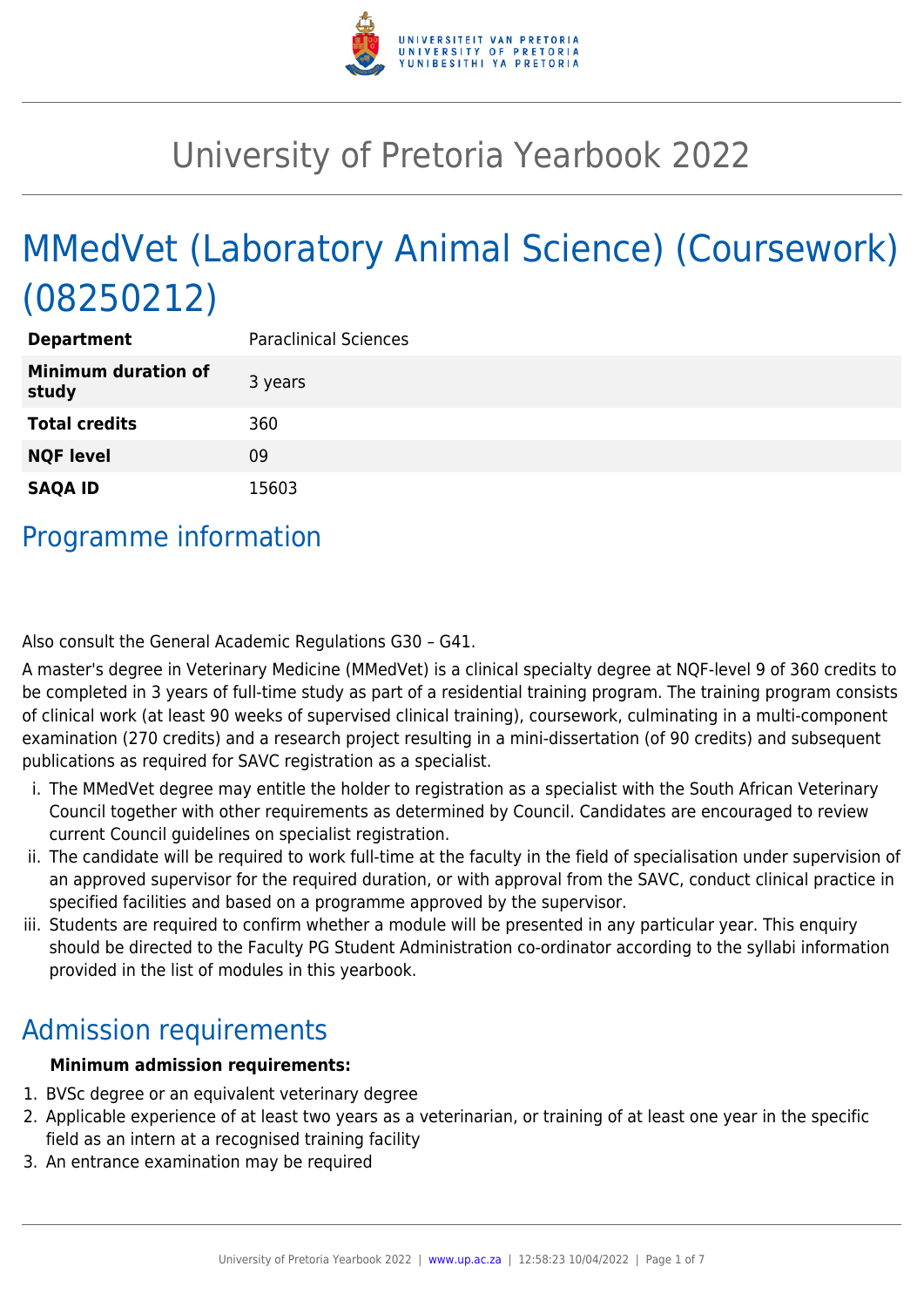

4. Registration as a veterinarian with the South African Veterinary Council (SAVC) or authorisation by the SAVC to be enrolled for MMedVet studies

#### **Additional requirements**

The candidate will be required to work full-time at the faculty in the field of specialisation under supervision of an approved supervisor for the required duration.

#### **Notification**

While the MMedVet is an advanced professional programme equivalent to specialist certification, registration to practise as a specialist is controlled by the SAVC or international equivalent. These bodies may have additional requirements for registration that are not university requirements. Please check their requirements as well.

### Examinations and pass requirements

Also consult the General Academic Regulations G35 – 38 (coursework) and G39 – G40 (mini-dissertation).

The MMedVet is conferred by virtue of completion of a minimum of 90 weeks of clinical training, examination in specialist module, and a mini-dissertation.

Examination in specialist module: Also consult the Faculty's SOP MMedVet examinations guidelines as reflected in the study guides.

The examination(s) in the specialist field of study may only be taken on completion of the minimum clinical training which includes successful presentation of seminars. Special permission will have to be obtained from the HOD if the examination is conducted at an earlier stage. The examination will consist of a theoretical component (the addition of an oral exam is optional and dependant on the discipline) and a practical component (optional; dependant on the discipline). The nature and duration of the specialist module's examination(s), which must fully test the theoretical knowledge as well as the practical skills of the student, is determined by the head of department in which the chosen field of study is presented.

A minimum examination mark of 50% is required in each of the theoretical and practical sections of the specialist module.

The Faculty regulations do provide for supplementary and special examinations as per General Academic Regulations G37.4 and G37.5; however, only after an additional period of training (theoretical and/or practical) as prescribed has been completed.

Note: Students who intend applying for membership of a specialist college abroad later on, should bear in mind that many of these colleges require a minimum examination mark and a final mark of at least 60% for admission. The student bears the responsibility of ensuring that they familiarise themselves with the relevant college requirements and regulations that might be applicable.

#### **Mini-dissertation:**

A mini-dissertation is submitted to the Head: Student Administration, before the closing date for the relevant graduation ceremonies as announced annually (i.e. 31 October or 31 March to qualify for the Autumn or Spring graduation, respectively), after permission is granted by the supervisor and co-supervisor(s). (Also consult the General Academic Regulation G39 with regard to the submission and technical editing of the thesis).

If a mini-dissertation is submitted after the due date specified above, the student takes the risk that the examination of the mini-dissertation may be delayed and the student will not be considered for the graduation concerned. A student will only be allowed to graduate if the student has successfully complied with all the requirements for the particular programme.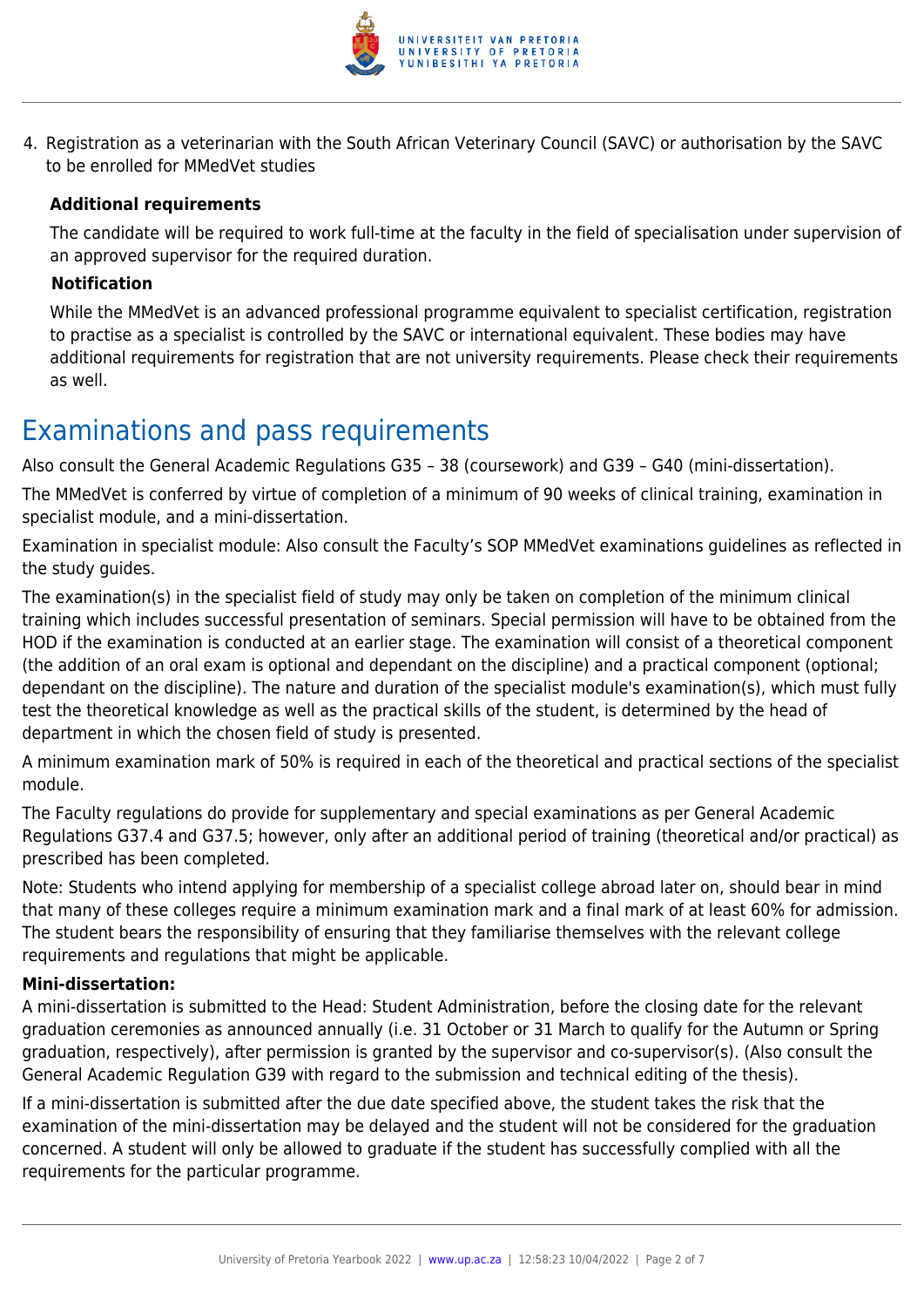

The mini-dissertation will be evaluated by two examiners (for the appointment of the examination panel, consult the General Academic Regulation G39.12.1).

The average of the separate marks awarded by the two examiners, constitutes the final mark for the minidissertation.

Before or on submission of the final copy of the dissertation, a student must submit a draft first-author research article for publication to the supervisor (Also consult the General Academic Regulations G39 - G40). The draft article should be based on the research study undertaken (and as approved by the Faculty Research Ethics committee) during the master's study, and be approved by the supervisor(s) concerned. The supervisor should then have the opportunity to take the paper through all the processes of revision and resubmission as may be necessary and/or appropriate in order to achieve publication. The affiliation of both the student and the supervisor(s) should be listed as the University of Pretoria.

# Research information

Also consult the General Academic Regulation G38.

All students should register for (and pass) the module Research methodology (VRM 813) (non-credit-bearing). If a student has already completed a similar module for a previous degree (within the past five years) and can show sufficient evidence of competence in research skills required at postgraduate level, a student may apply for exemption from this module.

The MMedVet master's degree consists of a minimum of 90 weeks of clinical training, coursework modules as well as a mini-dissertation of 90 credits. The basic requirements and Faculty expectations of an MMedVet minidissertation are:

- i. The student should show the ability to undertake a research project and write up the project.
- ii. The student does not need to make an original contribution to science, but still show the ability to do research.
- iii. Please note that explicit hypothesis-testing, i.e. experimental work is not necessarily mandatory.

The MMedVet master's degree mini-dissertation is based on a research project or related research projects (which need not be original), planned and written down by the student within the theme of the chosen specialization. (Assistance with statistical processing, applied specialised procedures, etc. is allowed, but must be acknowledged.) The student may use appropriate research done previously, to add to the writing of the minidissertation.

Research undertaken by an MMedVet master's student is conducted in accordance with the University's Code of ethics for scholarly activities. All research proposals must be submitted for ethics clearance/approval/exemption to the relevant faculty research and/or research ethics committee. Faculty research ethics committees may consider and approve or reject research proposals in accordance with the guidelines of the general policy.

#### **Compliance with degree requirements**

Also consult the General Academic Regulation G40.

- i. A professional master's degree, will be conferred on a student only after the successful completion of every requirement of each component of the relevant degree programme, including the achievement of a pass mark for the prescribed coursework module, the submission and successful evaluation of the mini-dissertation or other research-relevant output, and compliance with all the requirements for the particular programme.
- ii. A professional master's degree is not deemed to be completed if the electronic version of the minidissertation has not been submitted to the relevant faculty administration prior to the date of closure of the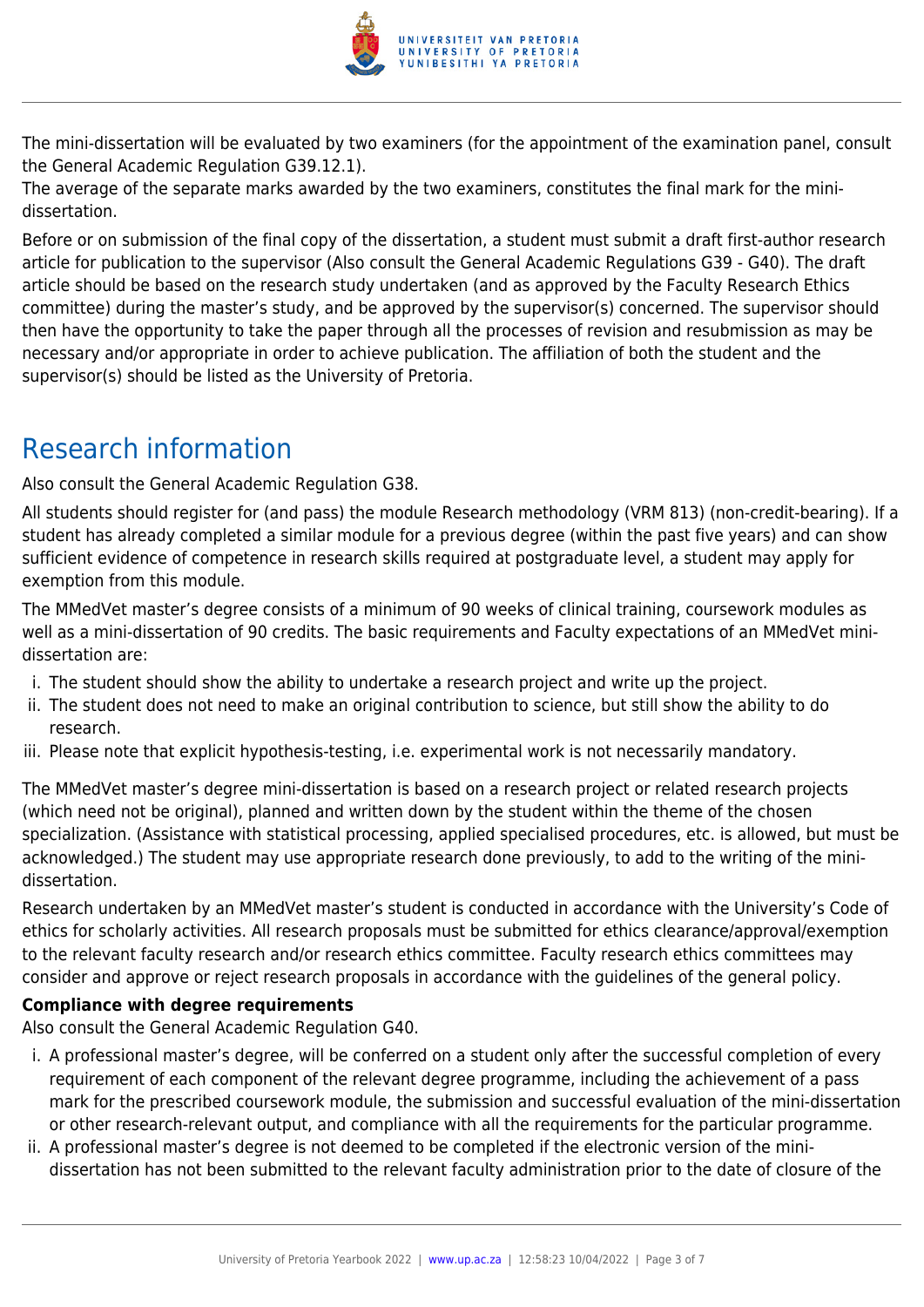

graduation/finalist list for the forthcoming graduation ceremony.

iii. No one is entitled to any privileges pertaining to a professional master's degree before the qualification has been conferred on him or her at a graduation ceremony. In respect of professional registrations, faculties may issue confirmation letters to the relevant professional bodies prior to the graduation ceremonies.

### Pass with distinction

A professional master's degree is awarded with distinction if a student meets the following requirements:

- a. Obtained at least a final mark of 75% (not rounded), based on the module prescribed for the professional master's degree in question; and
- b. Obtained a final mark of 75% or above for the mini-dissertation; and
- c. Completed the qualification within the maximum period allowed for master's study, but not in less than the prescribed minimum period of one academic year. Note: the maximum allowable time is twice that of the prescribed duration time period in relation to postgraduate students who study part-time. (i.e. study while working full-time).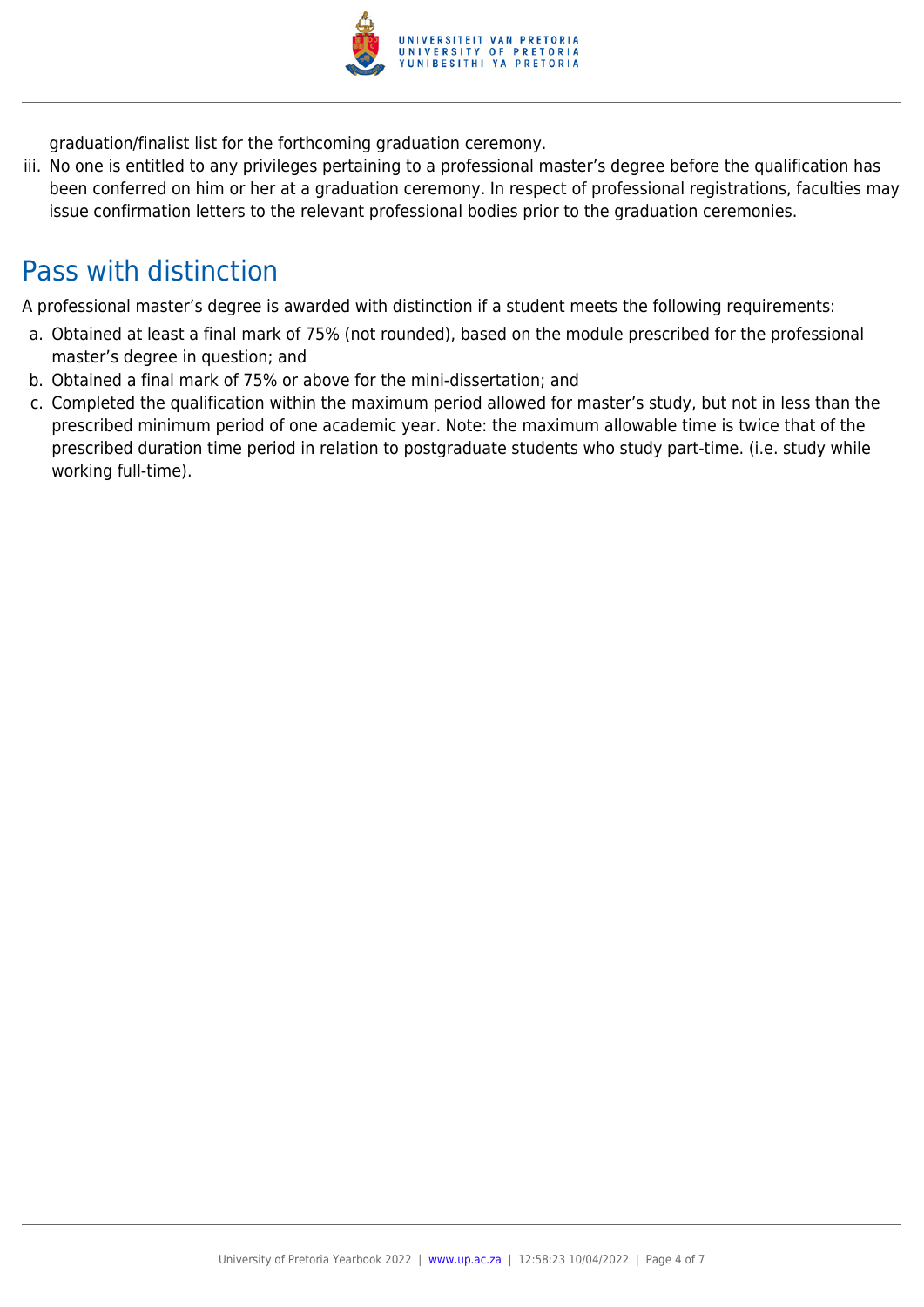

## Curriculum: Year 1

**Minimum credits: 360**

#### **Fundamental modules**

[Laboratory animal science 800](https://www.up.ac.za/mechanical-and-aeronautical-engineering/yearbooks/2022/modules/view/PFK 800) (PFK 800) - Credits: 270.00 [Mini-dissertation: Laboratory animal science 890](https://www.up.ac.za/mechanical-and-aeronautical-engineering/yearbooks/2022/modules/view/PFK 890) (PFK 890) - Credits: 90.00 [Research methodology 813](https://www.up.ac.za/mechanical-and-aeronautical-engineering/yearbooks/2022/modules/view/VRM 813) (VRM 813) - Credits: 0.00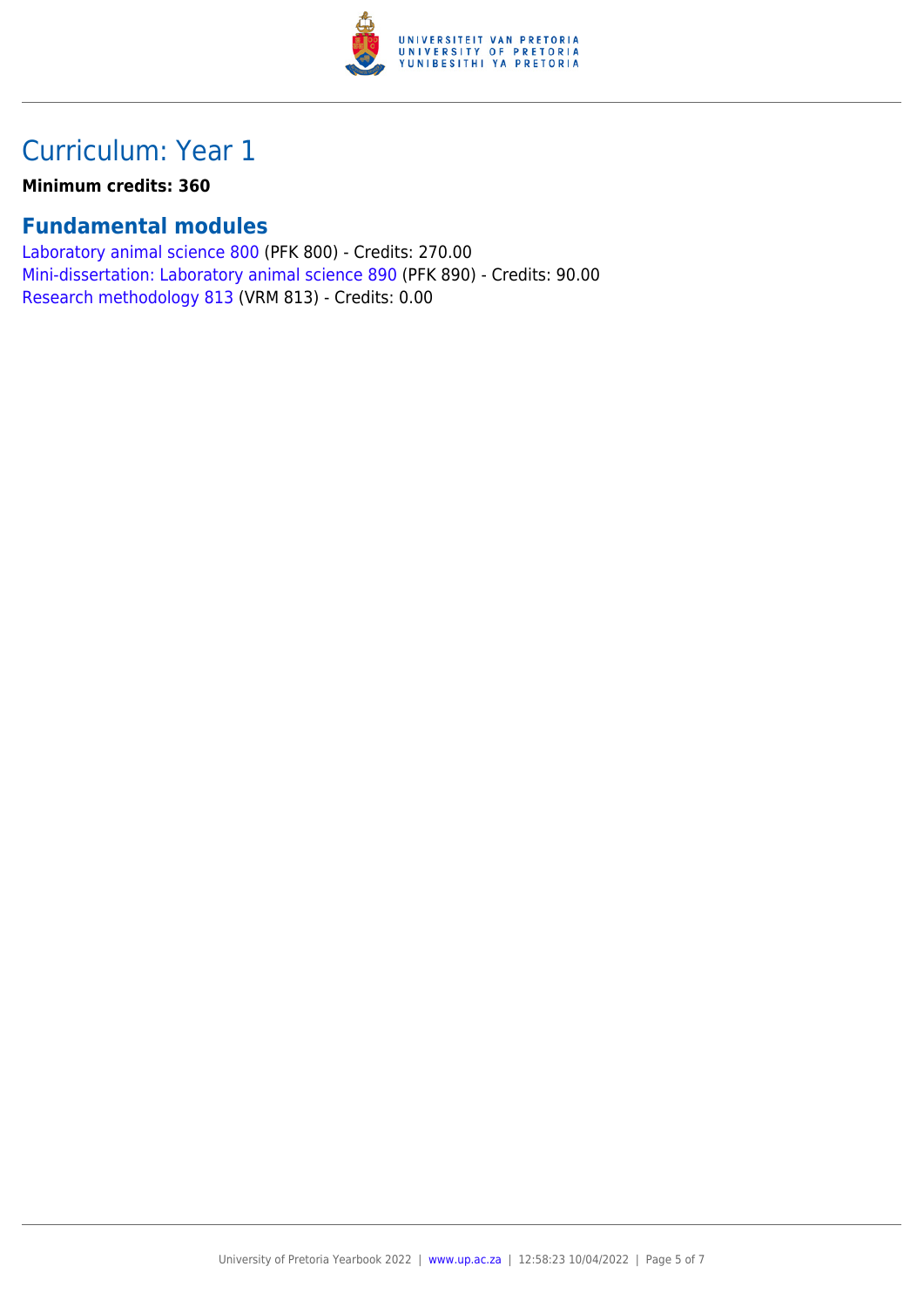

## Curriculum: Year 2

**Minimum credits: 360**

#### **Core modules**

[Laboratory animal science 800](https://www.up.ac.za/mechanical-and-aeronautical-engineering/yearbooks/2022/modules/view/PFK 800) (PFK 800) - Credits: 270.00 [Mini-dissertation: Laboratory animal science 890](https://www.up.ac.za/mechanical-and-aeronautical-engineering/yearbooks/2022/modules/view/PFK 890) (PFK 890) - Credits: 90.00